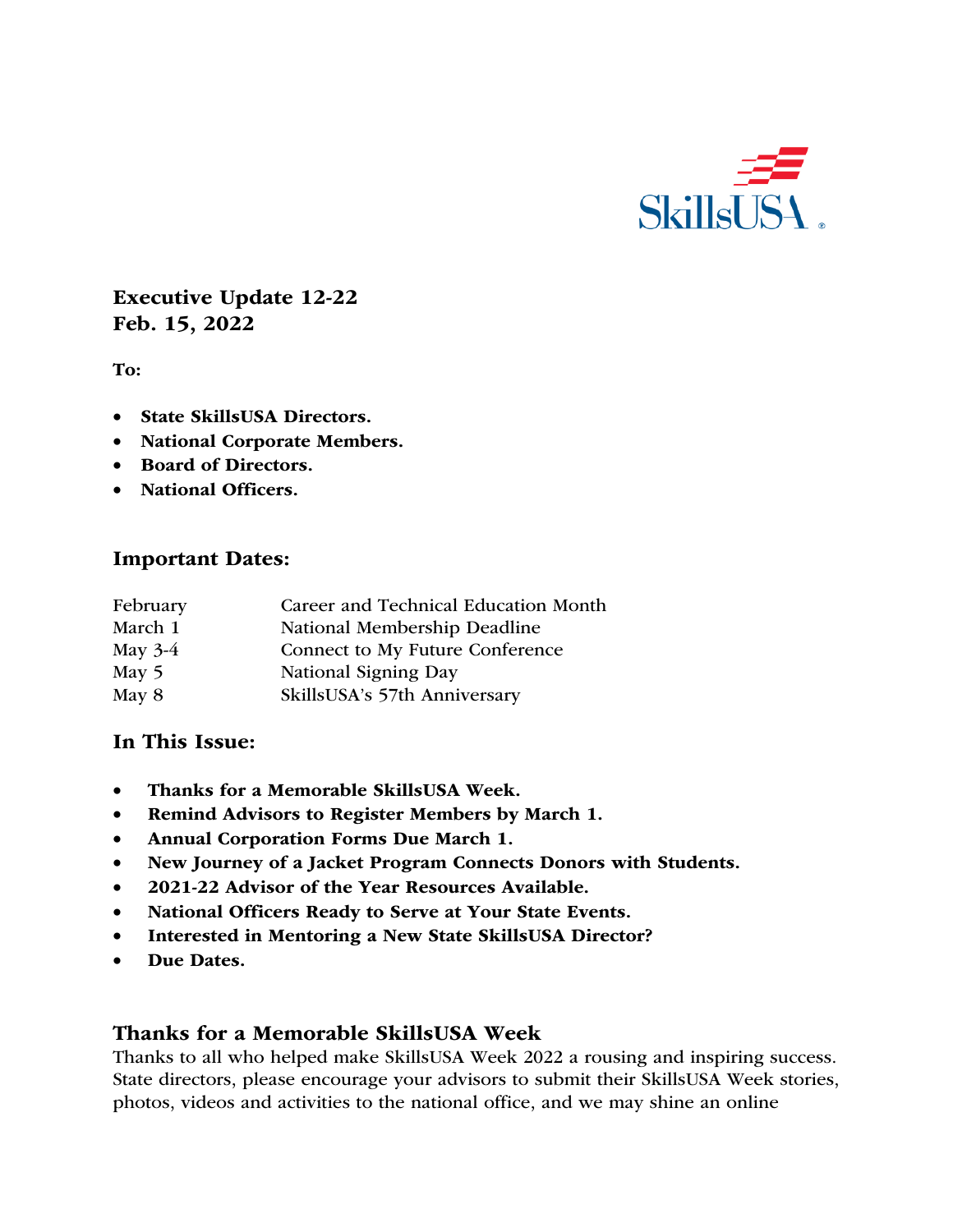spotlight their way. In the meantime, visit our growing collection of photos from the week that came in from around the country.

### Remind Advisors to Register Members by March 1

State directors, please pass on to your advisors that the SkillsUSA national membership deadline is March 1. Students must meet both state and national deadlines to be eligible for national competition, serve as voting delegates or run for national office. Professional membership provides valuable benefits, too. Once advisors join with a valid email address, they immediately receive access to a wide variety of tools and professional development opportunities. All membership benefits are detailed in this online guide.

### Annual Corporation Forms Due March 1

It's time for state SkillsUSA directors to complete the annual corporation form. This information is key to communicating with corporation members throughout the year and preparing for the annual SkillsUSA Inc. Corporation Meeting in June. The deadline for submission to the Office of the Executive Director is March 1. Complete and submit the form here.

### Journey of a Jacket Connects Donors with Students

It may be winter, but you will get a warm and happy feeling when you view this unboxing and thank-you video about SkillsUSA's new Journey of a Jacket program! SkillsUSA is celebrating the first students selected to receive an official red SkillsUSA jacket gifted by supporters. We're also inviting stakeholders like you to donate to the Journey of a Jacket fund so that more SkillsUSA members can benefit!

#### 2021-22 Advisor of the Year Resources Available

This year's Advisor of the Year (AOY) information and resources for state SkillsUSA directors are located on SkillsUSA CONNECT. There are two separate guides: one for state associations that will use the SkillsUSA Register site to collect and judge statelevel AOY applications and the other for state associations that will select their AOY recipient using their own process and then submit their winner into the national AOY program. The deadline for state directors to submit their recipients is April 1. For questions, contact Taryn Erminio.

### National Officers Ready to Serve at Your State Events

*State SkillsUSA directors:* SkillsUSA's national officers are ready and willing to serve at your state conference by speaking at events, introducing partners or other stakeholders and facilitating workshops. Complete a request form today to get assistance for your state conference while providing an incredible opportunity for a student leader.

### Due Dates